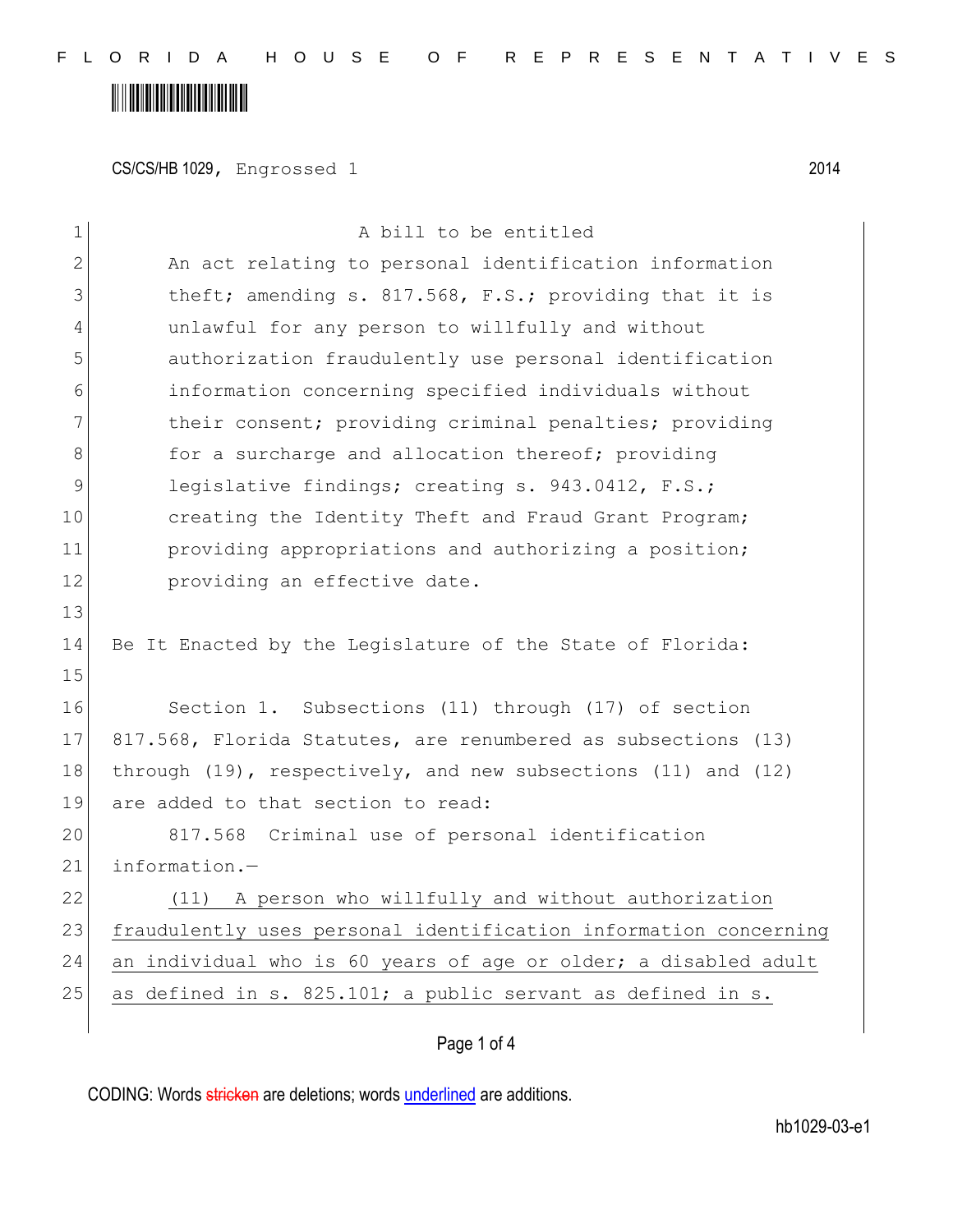F L O R I D A H O U S E O F R E P R E S E N T A T I V E S

## 

| 26 | 838.014; a veteran as defined in s. 1.01; a first responder as   |
|----|------------------------------------------------------------------|
| 27 | defined in s. 125.01045; an individual who is employed by the    |
| 28 | State of Florida; or an individual who is employed by the        |
| 29 | Federal Government without first obtaining the consent of that   |
| 30 | individual commits a felony of the second degree, punishable as  |
| 31 | provided in s. 775.082, s. 775.083, or s. 775.084.               |
| 32 | (12) In addition to any sanction imposed when a person           |
| 33 | pleads guilty or nolo contendere to, or is found guilty of,      |
| 34 | regardless of adjudication, a violation of this section, the     |
| 35 | court shall impose a surcharge of \$1,001. Payment of the        |
| 36 | surcharge shall be a condition of probation, community control,  |
| 37 | or any other court-ordered supervision.                          |
| 38 | (a) The sum of \$500 of the surcharge shall be deposited         |
| 39 | into the Department of Law Enforcement Operating Trust Fund for  |
| 40 | the department to provide grants to local law enforcement        |
| 41 | agencies to investigate offenses related to the criminal use of  |
| 42 | personal identification information as provided in s. 943.0412.  |
| 43 | The sum of \$500 of the surcharge shall be deposited<br>(b)      |
| 44 | into the State Attorneys Revenue Trust Fund for the purpose of   |
| 45 | funding prosecutions of offenses relating to the criminal use of |
| 46 | personal identification information.                             |
| 47 | The clerk of the court shall retain \$1 of each \$1,001<br>(C)   |
| 48 | surcharge that he or she collects as a service charge of the     |
| 49 | clerk's office.                                                  |
| 50 | The surcharge may not be waived by the court. In the<br>(d)      |
|    | Page 2 of 4                                                      |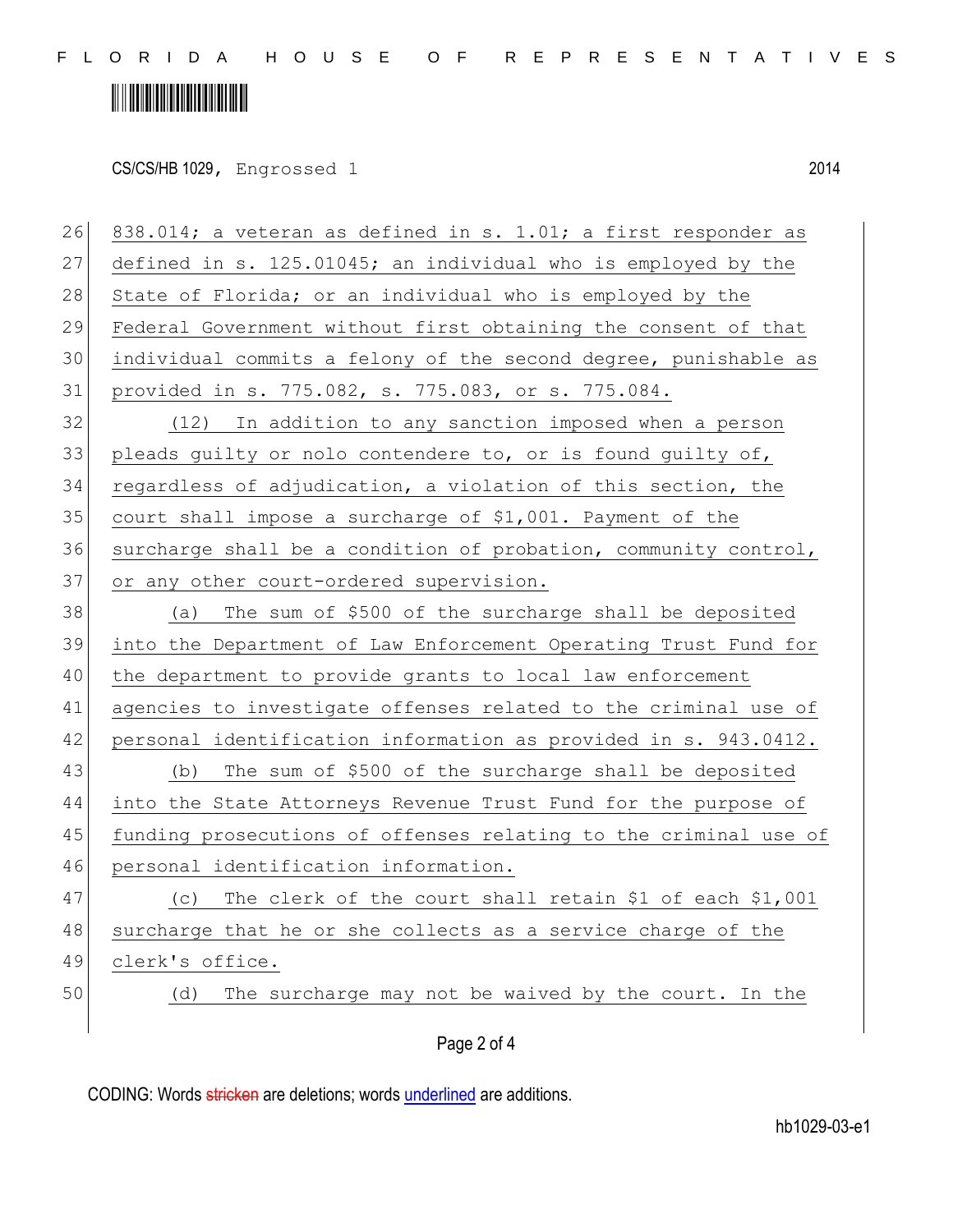F L O R I D A H O U S E O F R E P R E S E N T A T I V E S

### 

|  | CS/CS/HB 1029, Engrossed 1<br>. |  | 2014 |
|--|---------------------------------|--|------|
|--|---------------------------------|--|------|

51 event that the person has been ordered to pay restitution in 52 accordance with s. 775.089, the surcharge shall be included in a 53 judgment. 54 Section 2. Section 943.0412, Florida Statutes, is created 55 to read: 56 943.0412 Identity Theft and Fraud Grant Program.— 57 (1) There is created the Identity Theft and Fraud Grant 58 Program within the department to award grants to support local 59 law enforcement agencies in the investigation and enforcement of 60 personal identification information theft and fraud.  $61$  (2) Funds collected pursuant to s.  $817.568(12)$  (a) and any 62 funds specifically appropriated for the grant program shall be 63 awarded annually by the department to local law enforcement 64 agencies. The total amount of grants awarded may not exceed 65 funding appropriated for the grant program. 66 (3) The department may establish criteria and set specific 67 time periods for the acceptance of applications and for the 68 selection process for awards. 69 Section 3. (1) For the 2014-2015 fiscal year, the sum of 70 \$72,000 in recurring funds is appropriated from the General 71 Revenue Fund to the Department of Law Enforcement for local law 72 enforcement grants as provided in s. 943.0412, Florida Statutes, 73 as created by this act. 74 (2) For the 2014-2015 fiscal year, the sum of \$42,000 in 75 recurring funds is appropriated from the General Revenue Fund to

#### Page 3 of 4